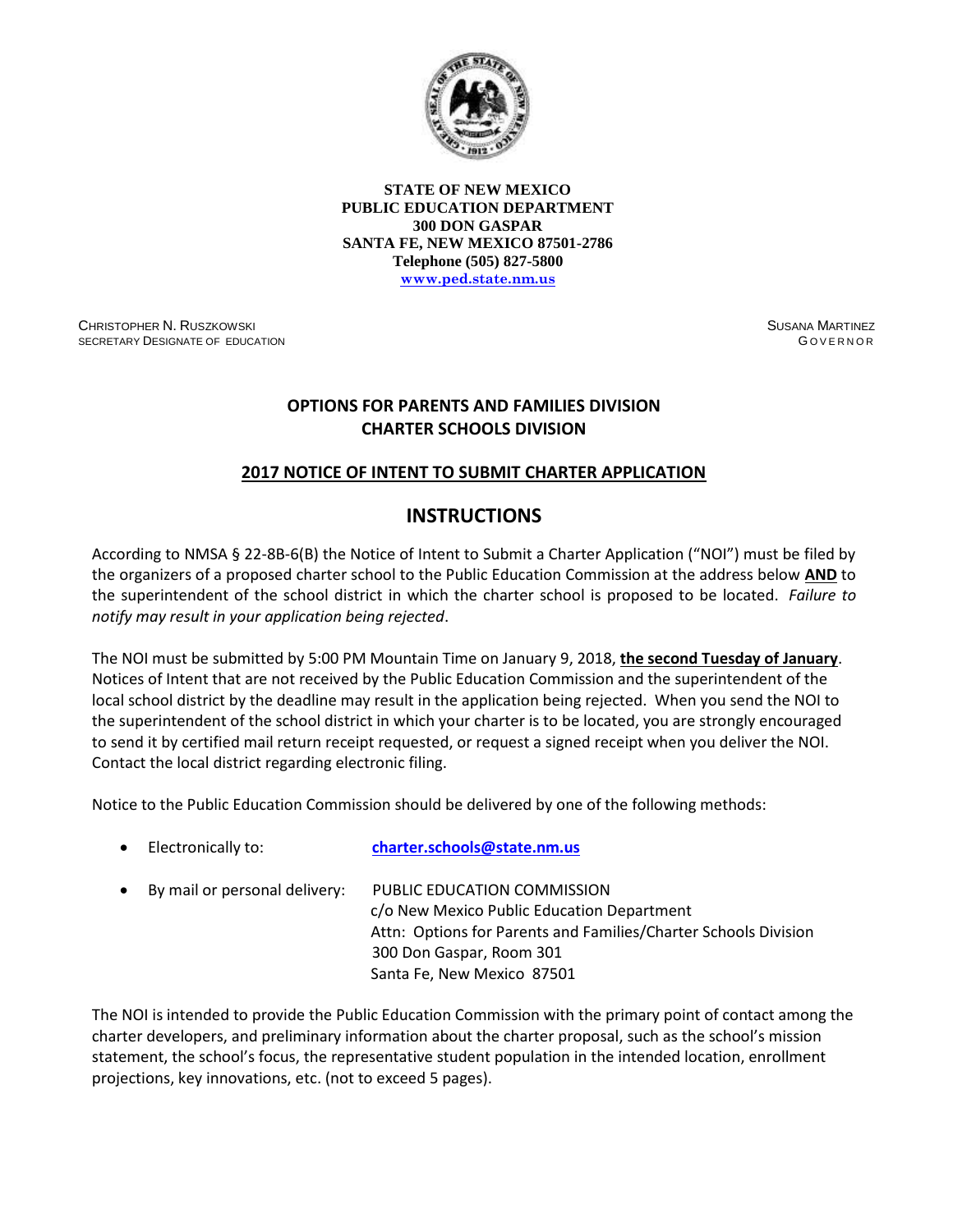## 1. General Information

- Name of Proposed School
- Grade levels to be offered and enrollment projections

| <b>Grade Levels</b> | <b>Projected Total</b> |
|---------------------|------------------------|
| to be offered       | Enrollment             |
|                     |                        |

• Primary Point of Contact

| <b>Name</b>            |                     |
|------------------------|---------------------|
| <b>Mailing Address</b> |                     |
| City                   | Zip<br><b>State</b> |
| Phone                  |                     |
| <b>Email</b>           |                     |

2. Names, roles, and current employment of all persons on the applicant team, and qualifications of the team members to establish a high-quality charter school

| <b>Names</b> | Role on Team | <b>Qualifications: Education,</b><br><b>Employment, and Experience</b> |
|--------------|--------------|------------------------------------------------------------------------|
|              |              |                                                                        |
|              |              |                                                                        |
|              |              |                                                                        |
|              |              |                                                                        |
|              |              |                                                                        |

3. Model or focus of the proposed school (e.g., performing arts, dual language, college prep, STEM, Montessori, IB):

4. Does the school expect to contract with another entity for either management, or substantial oversight or direction in the school's operation?  $\Box$  Yes  $\Box$  No

If YES, describe the entity and the role it will have in the school's operational plan.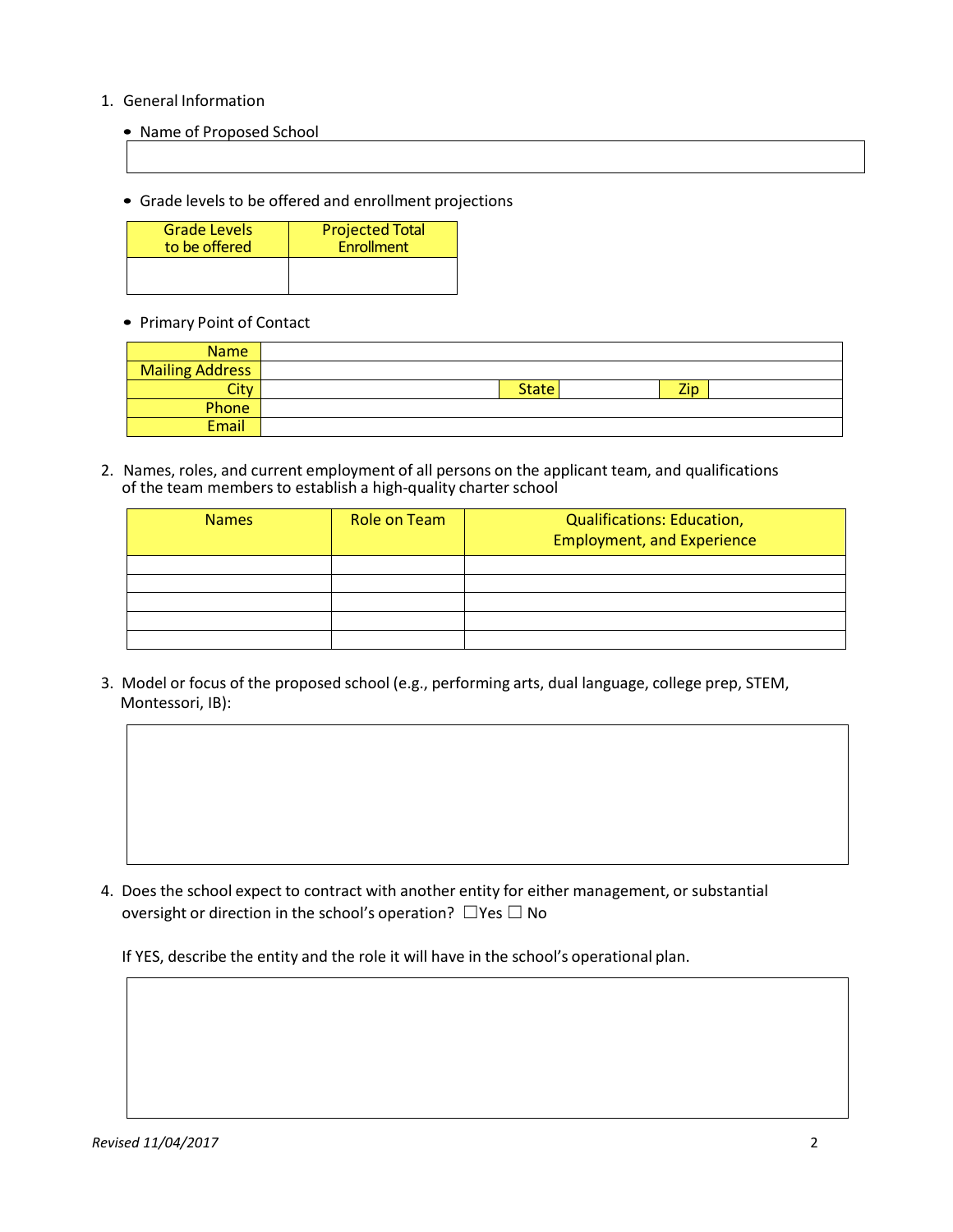- 5. Does the applicant team or any members of the team currently operate any other schools?  $\Box$  Yes  $\Box$  No
- 6. Vision/Mission statement (2-3 sentences)

- 7. Student population and geographical setting of the school
	- Define the targeted geographical area of the proposed school from which you expect to draw a significant number of your students.

 Describe the student population including key demographic data (academic performance, home languages, ELL, and special education populations in the location in which the school intends to locate.

• Identify where these students are most likely being educated currently and why they are expected to choose the proposed charter school for their future educational needs.